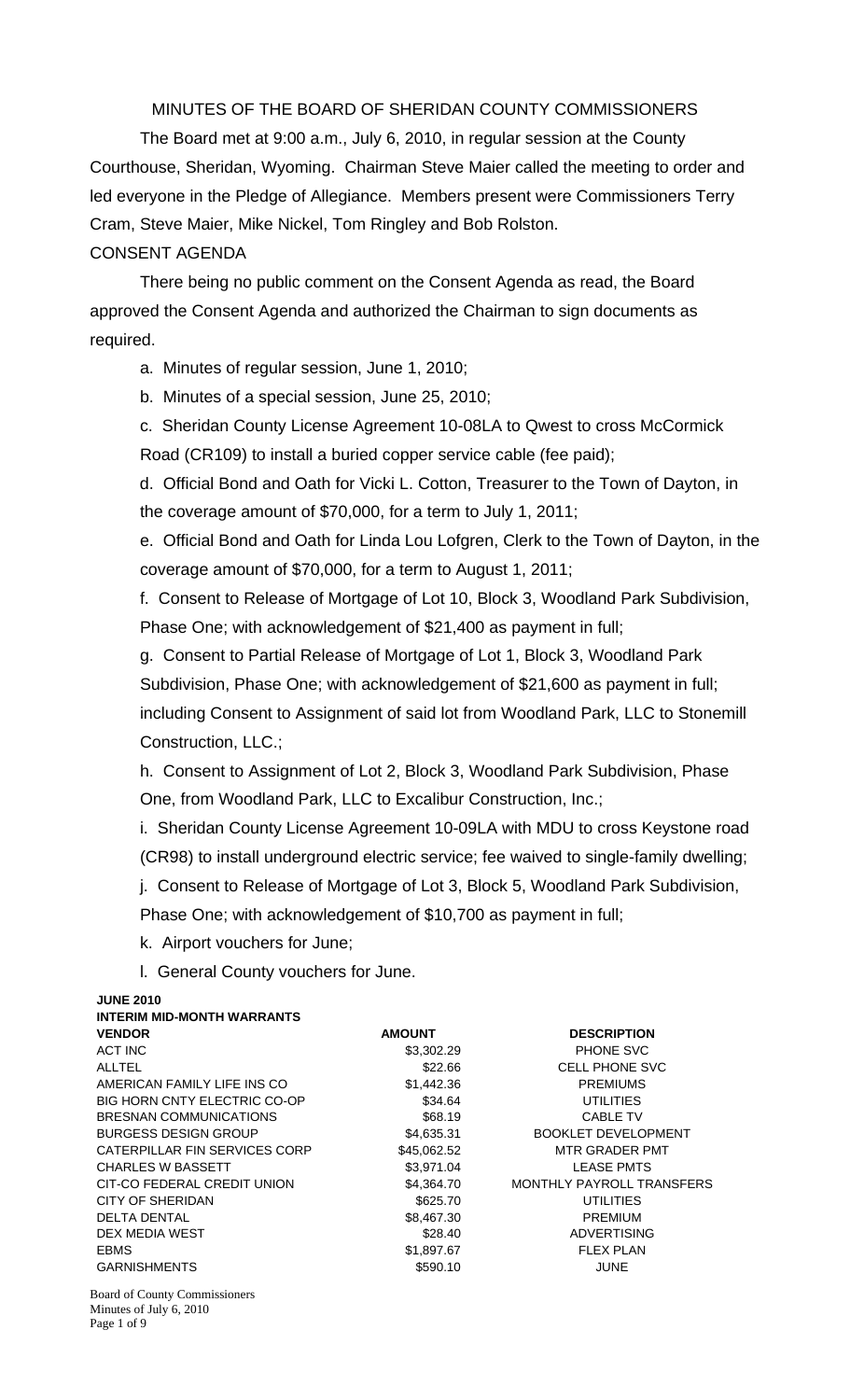Board of County Commissioners Minutes of July 6, 2010 GREAT AMERICA NETWORKS \$83.16 \$83.16 CONF CALLING HOME DEPOT CREDIT SERVICES  $$445.09$  SUPPLIES ICMA RETIREMENT TRUST  $$4,715.74$  JUNE MASTERCARD \$4,441.35 JUNE BILLS MONTANA DAKOTA UTILITIES \$9,938.55 UTILITIES NCPERS GROUP LIFE INS THE RESERVE SERVICE OF SASSAGE SERVICE PRUDENTIAL LIFE ODELL CONSTRUCTION INC  $$202,423.50$  CRTHSE 3RD & 4TH FLR RENOV ORCHARD TRUST TRUST THE SECONDUCT SECOND ASSAULT A SECOND WAS SERIES ON MYO DEFERRED COMPENSATION POWDER RIVER ENERGY CORP \$57.95 UTILITIES QWEST \$4,404.48 PHONE SVC RANGE TELEPHONE CO-OP \$404.39 PHONE SVC SHERIDAN AREA WATER SUPPLY **\$493.90** \$493.90 WATER SHERIDAN CHAMBER OF COMMERCE \$61.50 CHAMBER BUCKS SHERIDAN CNTY CRTHS 3&4 FLR RENOV \$22,491.50 RETAINAGE-CRTHSE 3RD & 4TH FLR RENOV SHERIDAN CNTY TREAS HEALTH INS \$129,464.40 HEALTH INS/FLEX PLAN FEE SHERIDAN CNTY TREAS PAYROLL TAX \$130,777.51 941 SMITH, TINA \$29.12 REIMB OVERPMT OF AFLAC PREMIUM TOP OFFICE PRODUCTS  $$155,710.30$  CRTHSE 3RD & 4TH FLR FURNISHINGS TOWN OF CLEARMONT **12000 CLEARMONT** 650.00 **UTILITIES** UNITED LIFE INSURANCE CO 60 \$1,458.00 \$1,458.00 JUNE UNITED STATES POSTAL SERVICE  $$8,000.00$  POSTAGE US BANK CORPORATE REAL ESTATE \$750.00 OFFICE RENT VERIZON WIRELESS THE STREET STREET STREET AND STREET STREET STREET STREET STREET STREET STREET STREET STREET S WALMART COMMUNITY THE SECOND SUPPLIES WAREHOUSE MARKET **1988** SUPPLIES WCAA \$300.00 DUES WRIGHT EXPRESS THE SERVICE SERVICE SERVICE SERVICE SERVICE SERVICE SERVICE SERVICE SERVICE SERVICE SERVICE SERVICE SERVICE SERVICE SERVICE SERVICE SERVICE SERVICE SERVICE SERVICE SERVICE SERVICE SERVICE SERVICE SERVICE SER WYDOT \$5.00 EXEMPT PLATE WYO RETIREMENT SYSTEM  $$65,655.55$  JUNE WYO WORKERS COMPENSATION DIV 54.772.87 SERVICE AND TUNE WYOMING RETIREMENT SYSTEM  $$6,244.22$  RETURNING MILITARY CONTRIBUTIONS WYOMING SECRETARY OF STATE  $$30.00$  NOTARY FILING FEE **TOTAL MID-MONTH INTERIM WARRANTS PAID**  $$845.684.09$ **GENERAL COUNTY WARRANTS**  A & M SERVICE & SUPPLY \$120.00 REPAIRS A PLUS PLUMBERS  $$2,124.65$  PARTS, REPAIRS ABC SIGNS AND SPECIALTIES \$345.00 STATES SALES SAND SPECIALTIES ACT INC 6.1 ACT INC 6.1 ACT INC 6.1 ACT INC AECOM 61.200.00 RIPARIAN MAPPING ALLENDER, SUSANNE \$13.57 SUPPLIES ALSCO \$92.61 SUPPLIES AMERICAN BAR ASSOCIATION  $$390.00$  MEMBERSHIP AMERICAN MAID **\$1,120.00** \$1,120.00 CLEANING SVC AMERICAN PUBLIC HEALTH ASSOCIATION \$419.35 BOOKS AMERICAN WELDING & GAS \$87.67 \$87.67 STAMP SET ANDERSON CONSTRUCTION \$2,794.00 HAUL ROAD BASE A-PLUS SERVICES **\$70.00** \$70.00 TOWING ATTORNEYS AT LAW OF WYOMING  $$491.25$  LEGAL BIG HORN SERVICES LLC  $$26,880.00$  CRUSHED ROAD BASE BIG HORN TIRE INC **\$7,628.72** TIRES BIG HORN TRUCKING LLC \$5,918.00 TRUCKING BILLINGS HOTEL & CONVENTION CTR  $$414.65$  LODGING BIRCHBY, RHONDA \$136.09 EXPENSE REIMB BITEMAN & ASSOCIATES  $$62.50$  RECORD MNGMNT BLOEDORN LUMBER \$204.99 SUPPLIES BRADDOCK TRUCKING **\$4,108.00** \$4,108.00 TRUCKING BUFFALO BULLETIN \$48.00 ADVERTISING BUGGY BATH CAR WASHES  $$200.00$  TOKENS BUNTING, SHERYL \$525.00 MILEAGE C & K EQUIPMENT **\$175.00** MANLIFT RENTAL CARLSON, KATIE \$16.50 MILEAGE CARQUEST AUTO PARTS **127.58** \$127.58 PARTS CARR, THOMAS \$1,000.00 STG FACILITY LEASE PMT CARTRIDGE WORLD **\$66.95** CARTRIDGE WORLD CBM FOOD SERVICE **12000** S21,347.72 INMATE MEALS CED INC **EXECUTE:** S21.26 FUSE CITY OF SHERIDAN \$6,289.15 CLARION ASSOCIATES **\$14,354.85** CONSERVATION DESIGN COGSWELL, KRISTEN 5446.25 LEGAL

Page 2 of 9

FREE LNDFL DAYS, WATER CARDS, VIN, METER SVC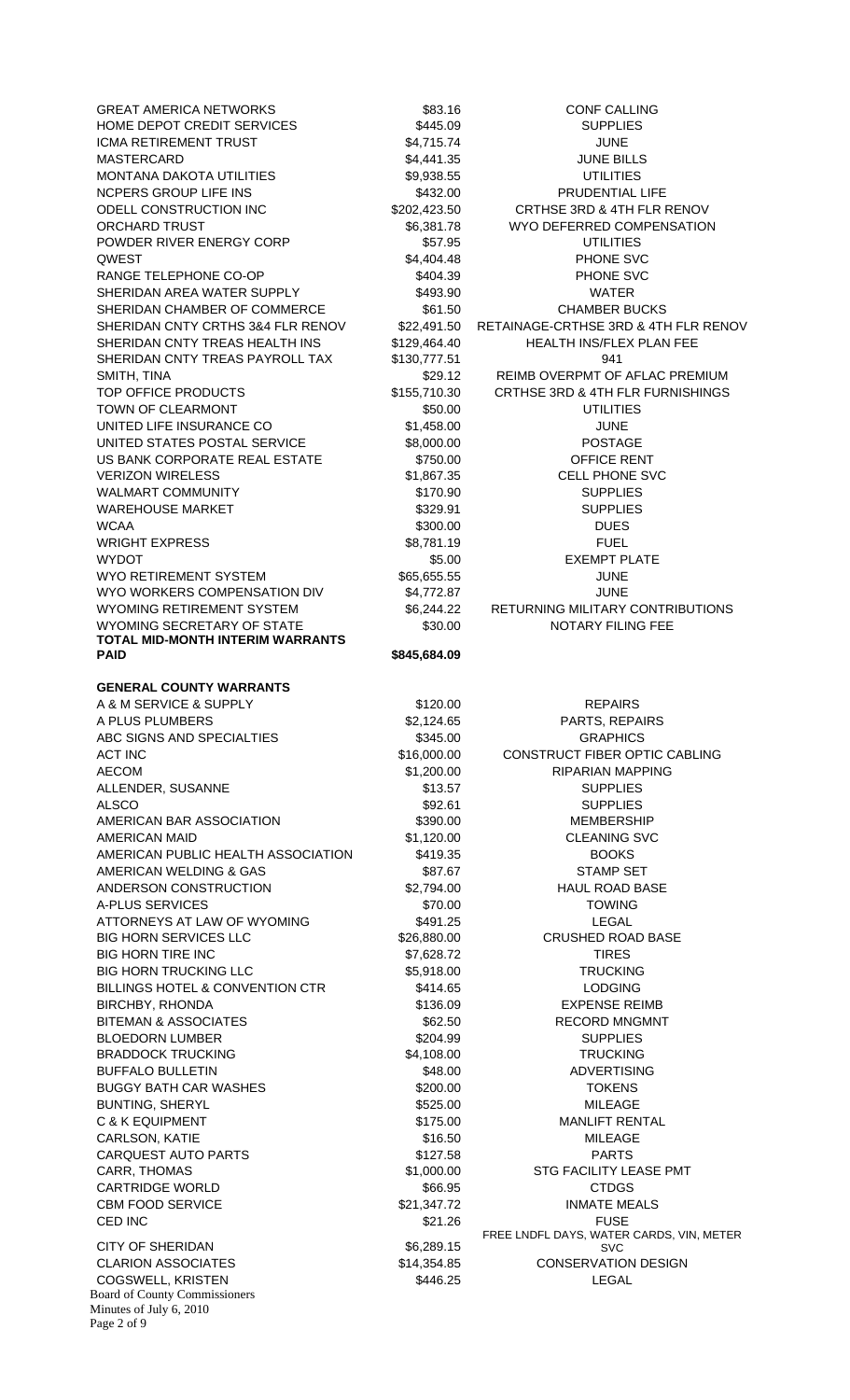COLLINS COMMUNICATIONS INC \$20,354.48 COMPUTER SOFTWARE ASSOCIATES \$1,721.88 PROGRAMMING COOPERATIVE EXTENSION SERVICE \$4,893.00 4TH QTR SALARY CORRECTIONAL HEALTHCARE MNGMNT \$18,701.68 INMATE MEDICAL SVC CRESCENT ELECTRIC SUPPLY CO \$83.16 LAMPS CULLIGAN OF SHERIDAN **\$39.00** \$39.00 WATER CUNDIFF, SHELLEY \$900.00 LEGAL CXT INCORPORATED  $$32,449.33$  VAULTED RESTROOM-KLEENBURN DCM CONSTRUCTION \$49,281.00 BUILD ROAD DELL MARKETING \$9,678.03 ADAPTERS, LAPTOPS, PORTS DESERT MOUNTAIN CORPORATION \$221,399.43 ROAD SAVER DIRECT ELECTRIC \$1,330.00 INSTALL OUTLETS DLT SOLUTIONS INC **\$2,384.60** AUTOCAD RENEWALS DOWL HKM \$750.00 GRAVEL ANALYSIS DUTCH CREEK ENTERPRISES  $$3,880.00$  WATER ROAD FOR BLADE ED HAMMER INC **EXAMPLE 10 CONSUMING A STATE 1** S737.59 OIL CHNGS, REPAIRS E-FILLIATE INC \$76.94 PARTS ELECTION SYSTEMS & SOFTWARE  $$55.03$  TEST BALLOTS ENTECH INC **ENTECH INC** \$10,277.00 FAIRGROUNDS PH 1A, CNTY RD 80 EXCEL CONSTRUCTION INC  $$117,277.33$  CNTY RD 80 IMPROVEMENTS FARMERS CO-OP OIL CO \$6.212.42 FUEL, SUP FASTENAL \$150.42 SUPPLIES FECK, SUSAN \$50.00 MILEAGE FLAHARTY, JAN \$226.67 LEGAL FLETCHER CONSTRUCTION CO \$15,615.72 W BRUNDAGE LN PROJECT FOSTER, REBECCA \$58.50 MILEAGE FOUR ACES SERVICES INC  $$1,020.00$  HAUL GRAVEL GALLS \$713.97 SIRENS, KNIVES GARY BRINK INC **Example 254.90** S254.90 REPAIR OVEN GASES PLUS \$996.93 SUPPLIES GREASE MONKEY **628 CONFERENT CONSTRUCTED AT A SAT.97** OIL CHNG HANSON TRUCKING LLC  $$7,216.00$  HAUL ROAD BASE HARVEST MOON INC **1.2000 SECTES 10000 S2,500.00** LEASE PMT HARVEY, RONNIE \$200.00 CLTHG ALLOW HEALY LAW FIRM **EXAMPLE 19** 2012 12:50 S312.50 **LEGAL** HEARTLAND KUBOTA LLC **8145.57** \$145.57 BTTY, PARTS HENRY SCHEIN INC \$4,254.08 RECLINERS, SCALE, STOOLS, SUP HI-MILE TIRE INC **the set of the S2,402.16** TIRES HININGER, SCOTT **\$148.00** MILEAGE, LODGING HOT IRON INC **EXECUTE:** THE SALT OF SALT AND SALT AND A SALT AND HE REAL AND THE PROJECT HUGH K BATTY MD **\$105.00** S105.00 INVOL HOSP IDEAL MANUFACTURING INC<br>
\$452.00 REPAIR GATE PANELS IDEAL SEATING INC **61,012.50** \$1,012.50 CHAIR IND. COMMUNICATIONS & ELECTRONICS \$198.00 REPAIRS JACKS TRUCK & EQUIPMENT \$22.36 PARTS JB STORAGE CONTAINERS **\$135.00** \$135.00 STG CONTAINER RENT KNECHT HOME CENTER **1990 CONTRACT CONTRACT SECURE 2012 CONTRACT SET AND ACTERIAL** KOLTISKA, SANDY \$49.53 FUEL LANNANS SUPPLY CO **8134.60** STORES SUPPLIES LAWYER NURSERY INC **Example 2012 12:30 SSS1.29** PLANTS LEGERSKI, CARRIE \$38.50 MILEAGE MACS MOVING & STORAGE  $$522.75$  MOVING MCJUNKIN REDMAN \$200.57 PARTS MCMURRY READY MIX \$75,519.55 CRUSHING & STOCKPILING MEECE, GARY & MARY  $$8,400.00$  STORM SEWER EASEMENT MEMORIAL HOSPITAL \$15,233.95 INVOL HOSP, FIXED COST PMT MHL SYSTEMS \$4,097.55 PARTS MOTOROLA \$749.00 REPAIR RADIOS MOUNTAIN VIEW BUILDING INC \$174,990.60 MULLINAX \$1,072.89 ROAD BASE NAPA AUTO PARTS \$440.03 PARTS NEW DAWN TECHNOLOGIES INC \$2,365.00 SEXUAL SEXUAL SEXUAL SEXUAL SEXUAL SEXUAL SEXUAL SEXUAL SEXUAL SEXUAL SEXU ODELL CONSTRUCTION INC  $$64,692.00$  PUB HLTH BLDG UPGRADES OPEN RANGE TRANSPORT LLC \$3,564.00 TRUCKING PAULS OILFIELD SERVICE INC  $$5,520.00$  TRUCKING PETERBILT OF WYOMING **EXECUTE:** \$52.66 PARTS PIERCE, ALBERT \$200.00 CLTHG ALLOW PLAINSMAN PRINTING INC **\$457.26** S457.26 FORMS PORTER MUIRHEAD CORNIA & HOWARD \$13,000.00 FINANCIAL STMT AUDIT

V&D CABLING, CAMERA, CONTROLS, LICENSE SUPPLY & DELIVER CRUSHED BASE MATERIAL

Board of County Commissioners Minutes of July 6, 2010 Page 3 of 9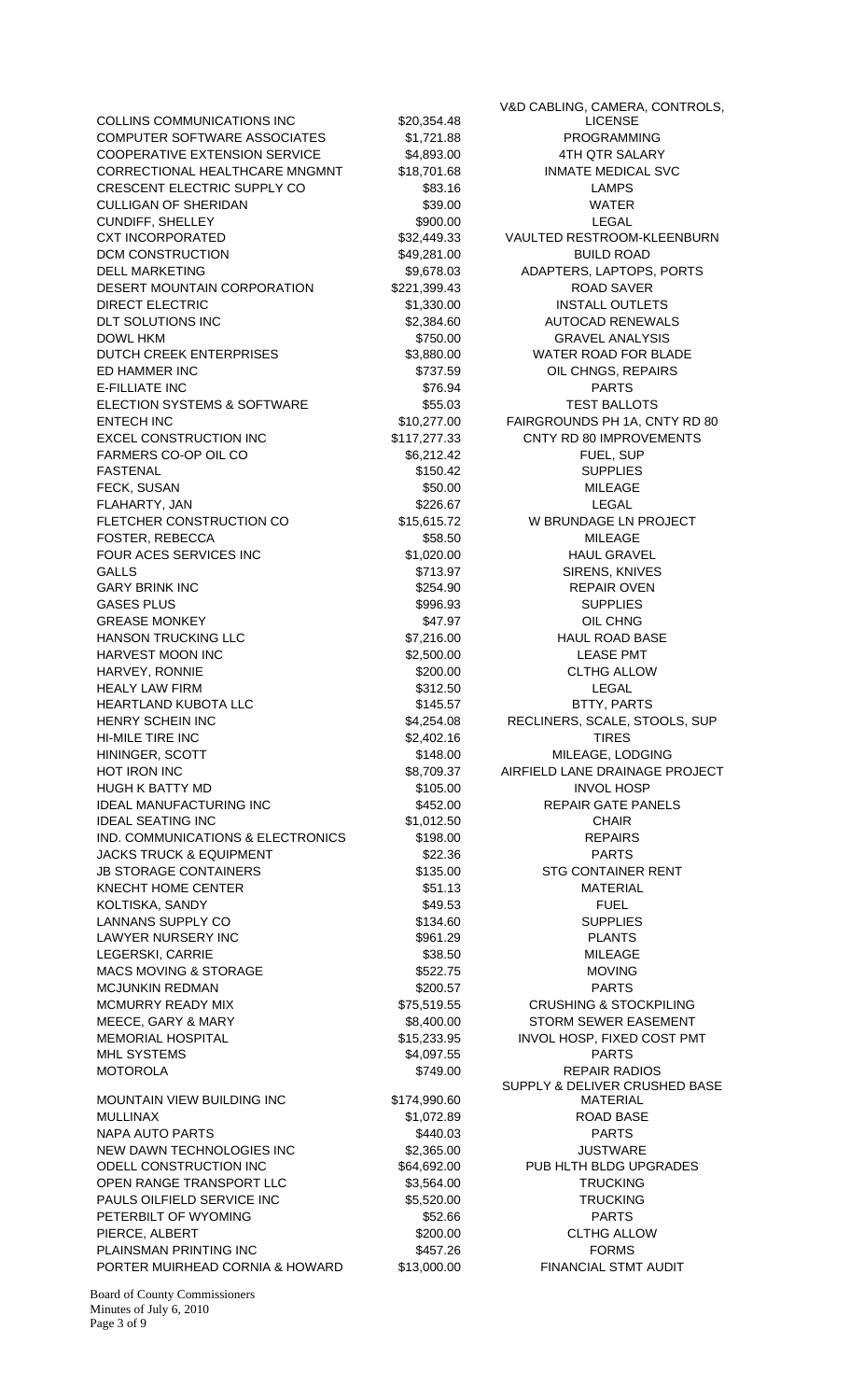| POWDER RIVER HEATING & AIR COND INC                                            | \$111,546.00               | LIBRARY HVAC RETROFIT                          |
|--------------------------------------------------------------------------------|----------------------------|------------------------------------------------|
| POWDER RIVER POWER                                                             | \$265.92                   | <b>FITTINGS</b>                                |
| PREMIER ELECTRIC INC                                                           | \$527.26                   | <b>ELECTRICAL WORK</b>                         |
| PRESTFELDT SURVEYING                                                           | \$300.20                   | <b>SURVEYING</b>                               |
| PRESTO PRINT & COPY SERVICES                                                   | \$26.84                    | <b>LAMINATION</b>                              |
| PRIORITY DISPATCH<br><b>Q BUSINESS SOURCE</b>                                  | \$156.00                   | <b>MAINT AGRMNT</b>                            |
|                                                                                | \$115.02                   | <b>WARRANTS</b>                                |
| <b>QUIK SAK</b><br><b>QUILL CORPORATION</b>                                    | \$175.58<br>\$281.36       | <b>FUEL</b><br><b>SUPPLIES</b>                 |
| RANCHHAND FENCING LLC                                                          | \$7,260.24                 | <b>FENCING</b>                                 |
| ROLSTON, BOB                                                                   | \$13.18                    | PHOTO PROCESSING                               |
| ROSCOE STEEL & CULVERT CO                                                      | \$29,949.75                | <b>MATERIAL</b>                                |
| S.G. WELSH COMPANY INC                                                         | \$19,975.80                | <b>SCA BUS PARK PATHWAY</b>                    |
| SANOFI PASTEUR INC                                                             | \$4,210.15                 | <b>VACCINES</b>                                |
| SCHONENBACH, KATHIE                                                            | \$75.00                    | <b>MILEAGE</b>                                 |
| SERVALL UNIFORM & LINEN SUPPLY                                                 | \$34.94                    | <b>TOWELS</b>                                  |
| SHERIDAN ACE HARDWARE                                                          | \$51.28                    | <b>SUPPLIES</b>                                |
| SHERIDAN CNTY & PRO ATTNY TRUST                                                |                            |                                                |
| <b>ACCT</b>                                                                    | \$40.00                    | <b>SUMMONS</b>                                 |
| SHERIDAN CNTY AIRPORT                                                          | \$18,366.67                | FIXED COST PMT, LEASE PMT                      |
| SHERIDAN CNTY COMMISSIONERS                                                    | \$39.40                    | <b>SUPPLIES</b>                                |
| SHERIDAN CNTY EXTENSION                                                        | \$99.62                    | <b>SUPPLIES</b>                                |
| SHERIDAN CNTY FAIR ASSN<br>SHERIDAN CNTY FULMER PUBLIC LIBRARY                 | \$41,666.67<br>\$77,000.00 | FIXED COST PMT<br>FIXED COST PMT               |
| SHERIDAN CNTY PLANNING DEPT                                                    | \$34.06                    | <b>SUPPLIES</b>                                |
| SHERIDAN CNTY PUBLIC HLTH-PETTY                                                |                            |                                                |
| <b>CASH</b>                                                                    | \$8.77                     | <b>SUPPLIES</b>                                |
|                                                                                |                            | REIMB OF R&B LABOR & EQUIP FOR CAP TAX         |
| SHERIDAN CNTY TREASURER                                                        | \$180,618.27               | <b>PROJ</b>                                    |
| SHERIDAN COMMERCIAL CO<br>SHERIDAN COMPUTER INC                                | \$274.69<br>\$69.95        | <b>SUPPLIES</b><br>POWER SUP                   |
| SHERIDAN ELECTRONICS LLC                                                       | \$32.98                    | <b>BTTYS, MEMORY CARD</b>                      |
| <b>SHERIDAN MEDIA</b>                                                          | \$320.00                   | <b>ADVERTISING</b>                             |
| SHERIDAN PRESS INC                                                             | \$3,756.15                 | <b>ADVERTISING</b>                             |
| SHERIDAN SAW SERVICE                                                           | \$509.95                   | <b>BAR</b>                                     |
| SHERIDAN SEED CO INC                                                           | \$217.49                   | <b>CHEMICALS</b>                               |
| SHIPTONS BIG R                                                                 | \$3,723.53                 | <b>MATERIAL</b>                                |
| SOLVE IT INC                                                                   | \$820.00                   | <b>PROGRAMMING</b>                             |
| SOURCE OFFICE PRODUCTS                                                         | \$137.09                   | <b>SUPPLIES</b>                                |
| SPAHN, BOBBIE                                                                  | \$39.60                    | <b>MILEAGE</b>                                 |
| STEVES TRUCK SERVICE INC                                                       | \$30.00                    | <b>SWAP TIRES</b>                              |
| STRAHAN & ASSOCIATES PC                                                        | \$329.67                   | <b>SCREENING, HLTH OFFICER</b>                 |
| <b>SWANSON SERVICES CORP</b>                                                   | \$2,588.66                 | <b>COMMISSARY ORDERS</b>                       |
| SYSCO FOOD SERVICES OF MONTANA                                                 | \$243.62                   | <b>SUPPLIES</b>                                |
| TERRY, SUSAN                                                                   | \$79.95                    | MILEAGE, EXP REIMB                             |
| THE BIG HORN MOUNTAIN RADIO<br><b>NETWORK</b>                                  | \$200.00                   | <b>ADVERTISING</b>                             |
| THE UPS STORE                                                                  | \$26.82                    | <b>SHIPPING</b>                                |
| THOMPSON, EDA S                                                                | \$47.99                    | <b>EXPENSE REIMB</b>                           |
| <b>THYSSENKRUPP ELEVATOR</b>                                                   | \$1,834.88                 | <b>ELEV MAINT</b>                              |
| <b>TIRE-RAMA</b>                                                               | \$572.06                   | TIRES, REPAIRS                                 |
| TOP OFFICE PRODUCTS                                                            | \$33,916.59                | FURNISHINGS, COPY CHGS, SUP                    |
|                                                                                |                            | PUB HLTH BLDG UPGRADES, 3RD & 4TH FLR          |
| <b>TSP INC</b>                                                                 | \$5,109.92                 | <b>RENOV</b>                                   |
| VALLEY MOTOR LEASING                                                           | \$2,451.54                 | HONDA PILOT LEASE PMTS - JUL                   |
| <b>VISTA WEST ENGINEERING</b>                                                  | \$42,973.19                | <b>ENGINEERING</b>                             |
| <b>VOLUNTEERS OF AMERICA</b><br><b>WPCI</b>                                    | \$1,420.00<br>\$28.50      | SCREENING, INMATE BOARDING<br><b>SCREENING</b> |
| <b>WAREHOUSE MARKET</b>                                                        | \$55.67                    | <b>SUPPLIES</b>                                |
| WAY OIL COMPANY INC                                                            | \$25.88                    | <b>FUEL</b>                                    |
| <b>WEST PAYMENT CENTER</b>                                                     | \$978.50                   | <b>WEST INFO CHGS</b>                          |
| WORMAN, RICHARD D                                                              | \$200.00                   | <b>CLTHG ALLOW</b>                             |
| WYATT, AMY                                                                     | \$12.65                    | <b>MILEAGE</b>                                 |
| WYOMING DEPT OF HEALTH                                                         | \$30,957.87                | PAYROLL                                        |
| WYOMING ELECTRIC INC                                                           | \$406.50                   | <b>REPAIRS</b>                                 |
| WYOMING MACHINERY COMPANY                                                      | \$8,859.71                 | COMPACTOR RENTAL, PARTS                        |
| Y ENVIRONMENTAL                                                                | \$24,000.00                | PUB HLTH ABATEMENT                             |
| TOTAL GENERAL COUNTY WARRANTS                                                  | \$1,697,071.27             |                                                |
|                                                                                |                            |                                                |
| <b>AIRPORT WARRANTS</b>                                                        |                            |                                                |
| ACT INC.                                                                       | \$3.49                     | PHONE SVC                                      |
| <b>ADVANCE ELECTRIC</b>                                                        | \$5,493.11                 | <b>TERMINAL BLDG UPGRADE</b>                   |
| <b>ALLTEL</b>                                                                  | \$23.51                    | <b>CELL PHONE SVC</b>                          |
| <b>Board of County Commissioners</b><br>Minutes of July 6, 2010<br>Page 4 of 9 |                            |                                                |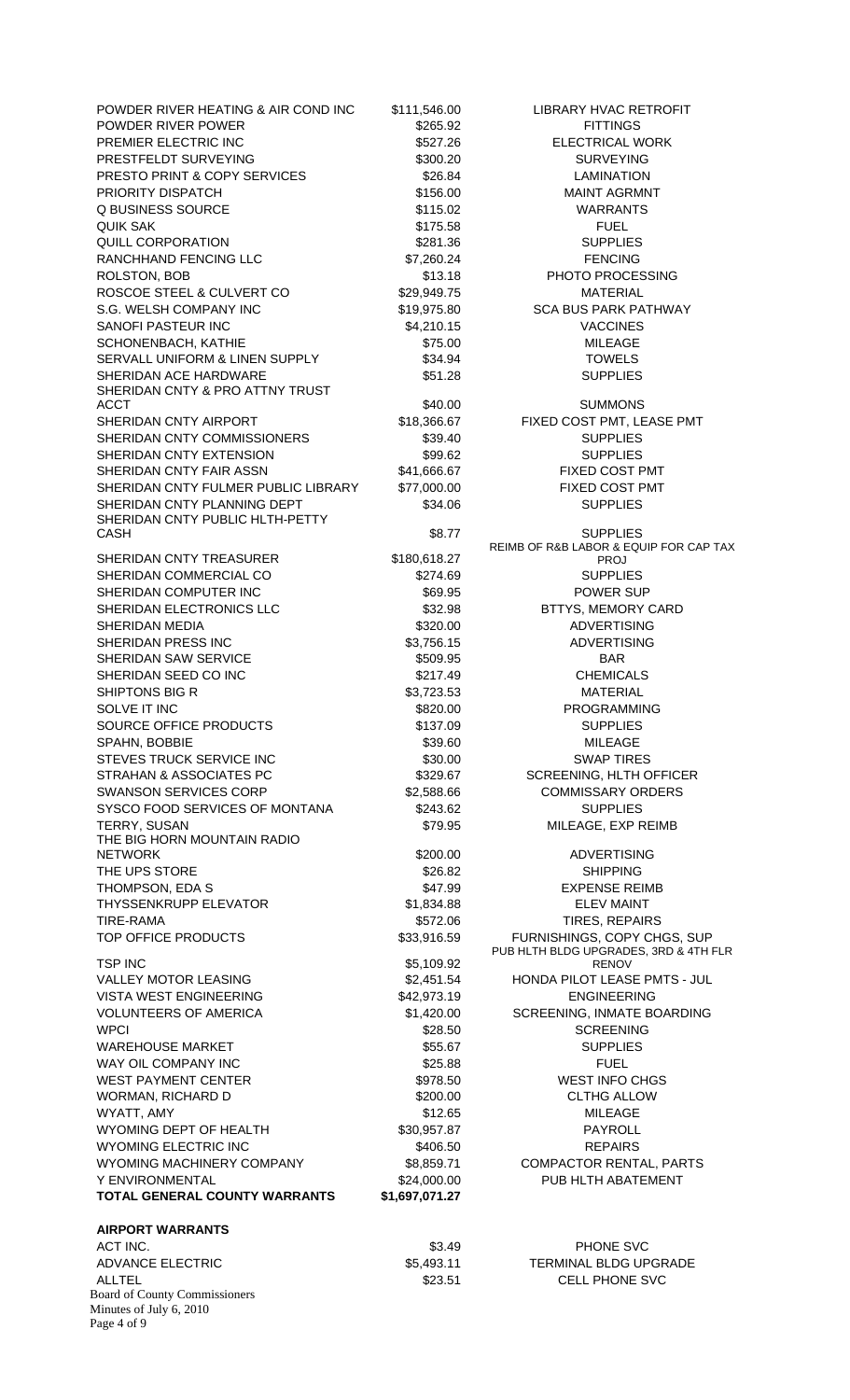| <b>BRESNAN COMMUNICATIONS</b>      | \$276.73    | <b>INTERNET/PHONE SVC</b>    |
|------------------------------------|-------------|------------------------------|
| <b>BURGESS DESIGN GROUP</b>        | \$473.60    | <b>MARKETING</b>             |
| <b>CITY LANDFILL</b>               | \$11.07     | <b>TRASH</b>                 |
| <b>CITY OF SHERIDAN</b>            | \$385.98    | <b>UTILITIES</b>             |
| <b>COOPER CROUSE-HINDS</b>         | \$80.55     | <b>COUPLING</b>              |
| DOUGLAS PORTABLE TOILETS           | \$99.00     | PORTABLE TLT                 |
| <b>FARMERS COOP OIL</b>            | \$2,447.00  | <b>CHEMICALS, SUP</b>        |
| <b>FRY CONSTRUCTION</b>            | \$31,453.00 | <b>TERMINAL BLDG UPGRADE</b> |
| <b>GASES PLUS</b>                  | \$23.12     | <b>SUPPLIES</b>              |
| HAMAKER, DAVID                     | \$89.12     | <b>DEPOSIT REFUND</b>        |
| <b>HOME DEPOT</b>                  | \$48.85     | <b>SUPPLIES</b>              |
| <b>IBERLIN, JAMES &amp; JACKIE</b> | \$110.23    | <b>DEPOSIT REFUND</b>        |
| <b>INDUSTRIAL TOWEL</b>            | \$27.56     | <b>SUPPLIES</b>              |
| KNECHT HOME CENTER                 | \$17.96     | <b>SNAP</b>                  |
| NORTHERN WYOMING ENTERPRISES       | \$276.00    | <b>DEPOSIT REFUND</b>        |
| <b>MAERTENS, ROGER</b>             | \$324.00    | <b>DEPOSIT REFUND</b>        |
| <b>MASTERCARD</b>                  | \$809.41    | <b>JUNE BILLS</b>            |
| <b>MIKE'S ELECTRIC</b>             | \$40.93     | <b>REPAIR</b>                |
| <b>MONTANA DAKOTA UTILITIES</b>    | \$2,611.91  | <b>UTILITIES</b>             |
| <b>MULLINAX CONCRETE</b>           | \$287.50    | <b>RIVER ROCK</b>            |
| <b>ROETECH</b>                     | \$420.50    | <b>CONCRETE TESTING</b>      |
| SHERIDAN COMMERCIAL                | \$21.54     | <b>FERTILIZER</b>            |
| <b>SCA PETTY CASH</b>              | \$179.71    | <b>REIMB PETTY CASH</b>      |
| <b>POSTMASTER</b>                  | \$88.00     | <b>POSTAGE</b>               |
| <b>SHERIDAN LOCK&amp; KEY</b>      | \$87.80     | LOCKS, KEYS                  |
| <b>SHIPTONS</b>                    | \$30.25     | <b>ROPE</b>                  |
| SOURCE OFFICE PRODUCTS             | \$149.50    | <b>SUPPLIES</b>              |
| SMITH, TINA JO                     | \$68.75     | <b>MILEAGE</b>               |
| <b>VISTA WEST</b>                  | \$21,711.72 | <b>ENGINEERING</b>           |
| <b>WALMART</b>                     | \$3.62      | <b>SUPPLIES</b>              |
| WEST COAST SALES & MARKETING       | \$305.51    | <b>SUPPLIES</b>              |
| <b>TOTAL AIRPORT WARRANTS</b>      | \$68,480.53 |                              |

#### AGENDA

The agenda was approved as published.

## ANNOUNCEMENTS

 Chairman Maier said there will be an open position on the Sheridan Memorial Hospital board effective August 1, 2010. This appointment will fill an unexpired five-year term to June 30, 2013. Applications should be directed to this Board. You may access a board application form on the County's website, www.sheridancounty.com.

Chairman Maier said the Wyoming Department of Family Services is continuing funding of the Temporary Assistance for Needy Families Community Partnership Initiative program. Proposals should be submitted to the County Commissioners Office no later than July 9, 2010.

On behalf of the Board, Chairman Maier acknowledged the service milestones of three County employees:

Jim Billings, ten years of service with the IT Department;

Mike Gale, ten years of service with the Sheriff's Office; and

Travis Harnish, 5 years of service with the Sheriff's Office

## PUBLIC COMMENTS

There were no public comments.

#### COUNTY AIRPORT

Board of County Commissioners Minutes of July 6, 2010 Airport Manager John Stopka requested the Board consider bid awards for the reconstruction of the general aviation ramp and access road. Mr. Stopka said a bid for the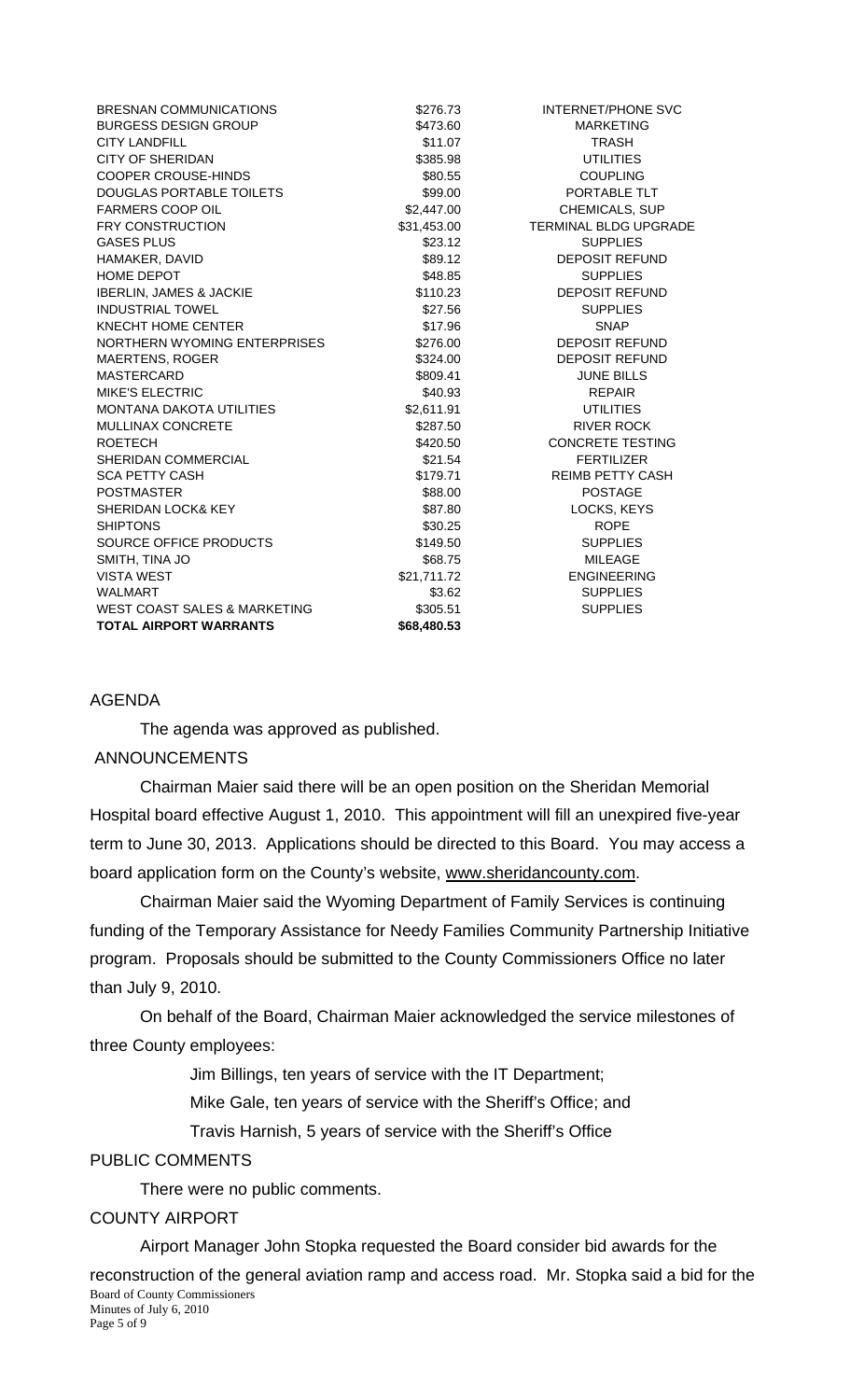complete project was rejected last month. The project was then divided into smaller bid packages to attract local bidders. He said the expected total cost of this project is approximately \$92,741.50 over the allocated funds. After discussion with the State Aeronautics Division, Mr. Stopka was authorized to amend the Terminal Upgrade grant, thereby transferring unused funds from that project to this one. Mr. Stopka said this project should be complete in 47 days. The Board commended Mr. Stopka for his good relations with the State Aeronautics Board. The Board awarded the following listed bid packages and authorized the Chairman to sign the Notices of Award and all associated contract documents.

 Bid package C-1 for site grading to Intermountain Construction and Materials, in the amount of \$259,229.50;

 Bid package C-2 for drainage work to Mountain View Building, Inc., in the amount of \$196,350;

 Bid package C-3 for concrete paving to Pro Line Concrete, Inc., in the amount of \$139,400;

 Bid package C-4 for asphalt paving to Wharton Asphalt, in the amount of \$229,813.60;

 Bid package E-1 for electrical work to Modern Electric, in the amount of \$4,601.60; KANE CELL TOWER CUP

 Chairman Maier opened the public hearing at 9:11 a.m. to receive comment on this application by John and Janice Kane to place a cell tower on their property at 312 Meade Creek Road. Ms. DeBolt reported that the tower site would be accessed via a private easement off Meade Creek Road. She said the tower would be 198 ft in height and include an equipment utility shelter. The fall radius of the tower is within the Kane property. Ms. DeBolt said the Airport Manager has asked that the tower to be lighted for the safety of low-flying aircraft, however, the FAA does not require a tower below 200 ft to be lighted. County Planner Mark Reid said several other cell towers have been lit with a single, top-mounted white light, which switches to a blinking red light at night. Ms. DeBolt said Alltel has advised that expansion of capacity within the Alltel network is required. There are no towers within the three mile radius of the proposed site and the company is experiencing a drop-call rate of 2%-6%. The Planning and Zoning Commission voted to recommend approval.

 Mr. Kane stated that the main issue is whether the tower should be lighted. He preferred not to have the tower lighted since it would draw attention to it. If lighted, he would need to install an emergency generator and a power source. He said increased erosion would be caused by driving up to the site which is on a steep knoll. Randy Pollock, Alltel, said the landowner and Alltel agree to all of the proposed conditions except having the tower lighted. He said numerous other towers are not lighted and that this tower is within the FAA guidelines. There was a discussion on the type of power source and the need for a back-up generator and the amount of expected traffic. Dean Miller, Alltel project manager, said the site is a small knoll with steep sides. The existing trail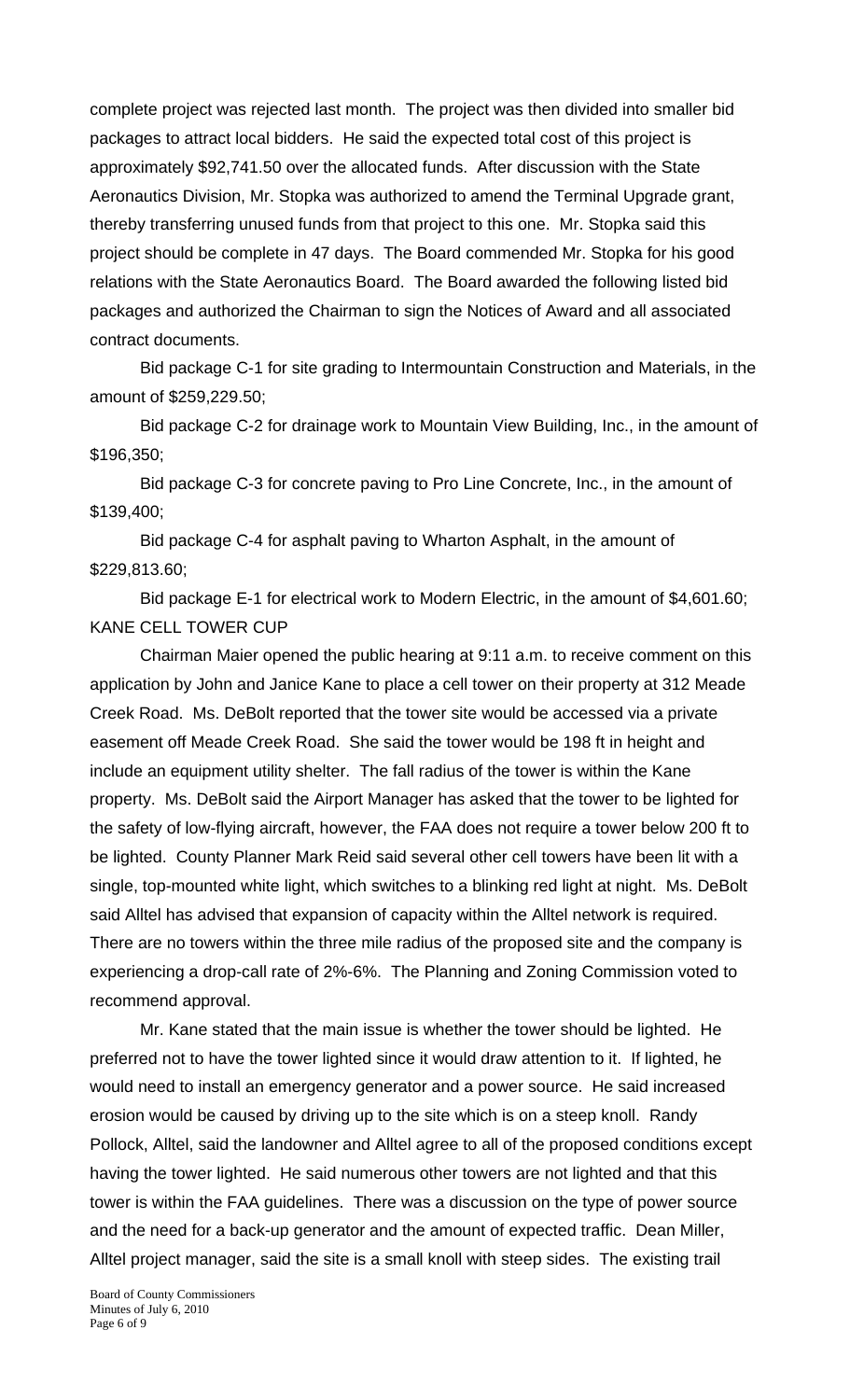would be improved to access the top, but there is only enough room for the tower and shelter with very little room for a truck to turn around.

 The hearing was closed at 9:40 a.m. Commissioner Rolston commented that coverage is needed for this reception "dead area". Commissioner Maier noted that he has been a pilot for 30 years. He said pilots should find out where the towers are and certainly should not be flying at 200 feet. He thought the Board should not impose more restrictions than the FAA, and he was not in favor of putting more light in the night sky. Commissioner Ringley said he appreciates the need for safety but that the Board needs to consider the rules and the applicant is compliant. Commissioner Cram noted that Commissioner Maier's comments swayed his opinion on the need for visibility.

The Board approved the Kane Cell Tower conditional use permit with the following conditions:

1. Should the owner sell the property, the new owner(s) shall contact the Sheridan County Public Works office as to the change in ownership and to receive a copy of the conditions of the CUP.

2. The tower and shelter shall be removed and the area reclaimed by the applicants within one year should the tower no longer be in use.

3. The tower and antennas shall not exceed 198 feet in its overall height.

4. The tower shall be galvanized steel or neutral in color.

5. The applicants shall apply for and receive a Sheridan County building permit, fees and inspections shall be required.

6. The applicants shall comply with the conditions stated by the Sheridan County Engineering Department concerning approval of an access permit:

a. During construction of access, flaggers must be located on both ends of the driveway in a location so that flaggers can see on-coming vehicles no less than 600 feet while trucks are going in and out of the driveway location.

b. The driveway permit will be only for an occasional maintenance vehicle. In the event that the driveway is used for any other use than that permitted, a new application for access must be filed.

c. The conditional use permit is granted from Sheridan County.

### DOUBLE EAGLE TECH PARK

 Administrative Director Renee Obermueller advised that the County had received a grant from the Wyoming Business Council to purchase a portion of the Double Eagle Tech Park building in June. She asked the Board to consider an Operating, Maintenance and Lease agreement with Forward Sheridan, Inc. The agreement authorizes Forward Sheridan to situate its office in Unit A of Lot 6 of the Double Eagle Tech Park, addressed as 1981 Double Eagle Drive, in the amount of \$2,000 per month for a period of five years. Forward Sheridan shall use the premises as a business incubator in support of its economic development efforts, sub-leasing to these tenants.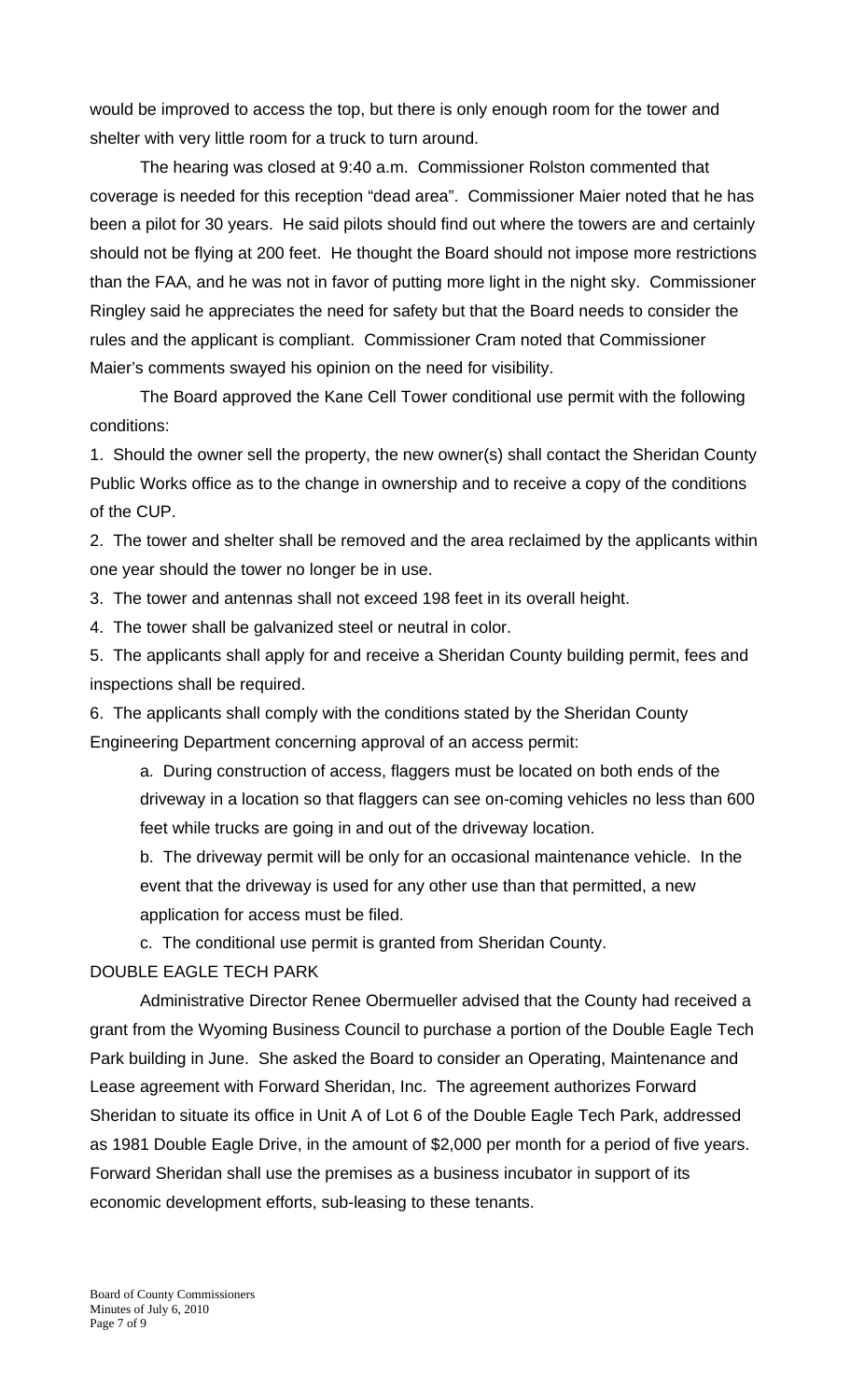# DELTA DENTAL CONTRACT

 Ms. Obermueller stated that the rates for employee dental coverage (paid fully by Sheridan County) have risen 7%, which is the first increase in three years. The Board authorized the chairman to sign the Addendum to the Delta Dental of Wyoming contract to renew the contract period to June 30, 2011, at the adjusted rates. COURTHOUSE RENOVATION

 Ms. Obermueller reported that renovation of the third and fourth floors of the Courthouse Addition is 99% complete with only a short punch list for the contractor to finish. The Board accepted the presented Certificate of Substantial Completion. IT SERVICES

 Ms. Obermueller advised that Ryan Mulholland has been providing ITech services to the Sheriff's Office and Detention Center. Mr. Mulholland and others have now formed Ptolemy Data Systems to provide managed IT services. After looking at their proposal, Ms. Obermueller said a savings could be realized and that she recommended a one year trial. The Board authorized the Chairman to sign the agreement with Ptolemy Data Systems to provide managed IT services to the Sheriff's Office and Detention Center, in the amount of \$3,397 per month, for a one year term with a one-year automatic renewal. INMATE HEALTH CARE

Ms. Obermueller said the proposed amendment would authorize an additional nurse for the Detention Center, providing 24-7 coverage, including psychiatric care. The Board approved the amendment to the Correctional Healthcare Management agreement, which revises language in regard to staffing hours, costs and term for services at the County Detention Center; all other terms of the agreement to remain in full force and effect. METZ ROAD

County Engineer Ken Muller said three bids were received for the reconstruction of Metz Road. He said Vista West Engineering reviewed the bids and recommended low bidder CMG Wyoming, LLC. Mr. Muller described the reconstruction material and placement process, which has reduced the expected cost for this work. He said this would be a 25 day work schedule with a mid-September completion date. The Board awarded the bid for this project to CMG Wyoming, LLC, in the amount of \$718,780, authorizing the Chairman to sign the Notice of Award.

The Board approved an Amendment to Engineering Agreement to authorize contract and construction administration by Vista West Engineering for the Metz Road reconstruction project. The amendment increases the Vista West agreement by \$67,180. Ms. Obermueller said this would be funded through the capital facilities tax. AIRPORT WATER LINE

 Grants Administrator Mike Mackey reported that with other construction at the Airport, it is prudent to complete the water line loop project as quickly as possible. Mr. Mackey said the County had secured a \$500,000 line of credit through the State Revolving Fund. The Board awarded the bid for the Airport waterline loop project to Western Municipal Construction, in the amount of \$227,460 for Schedule A work, and